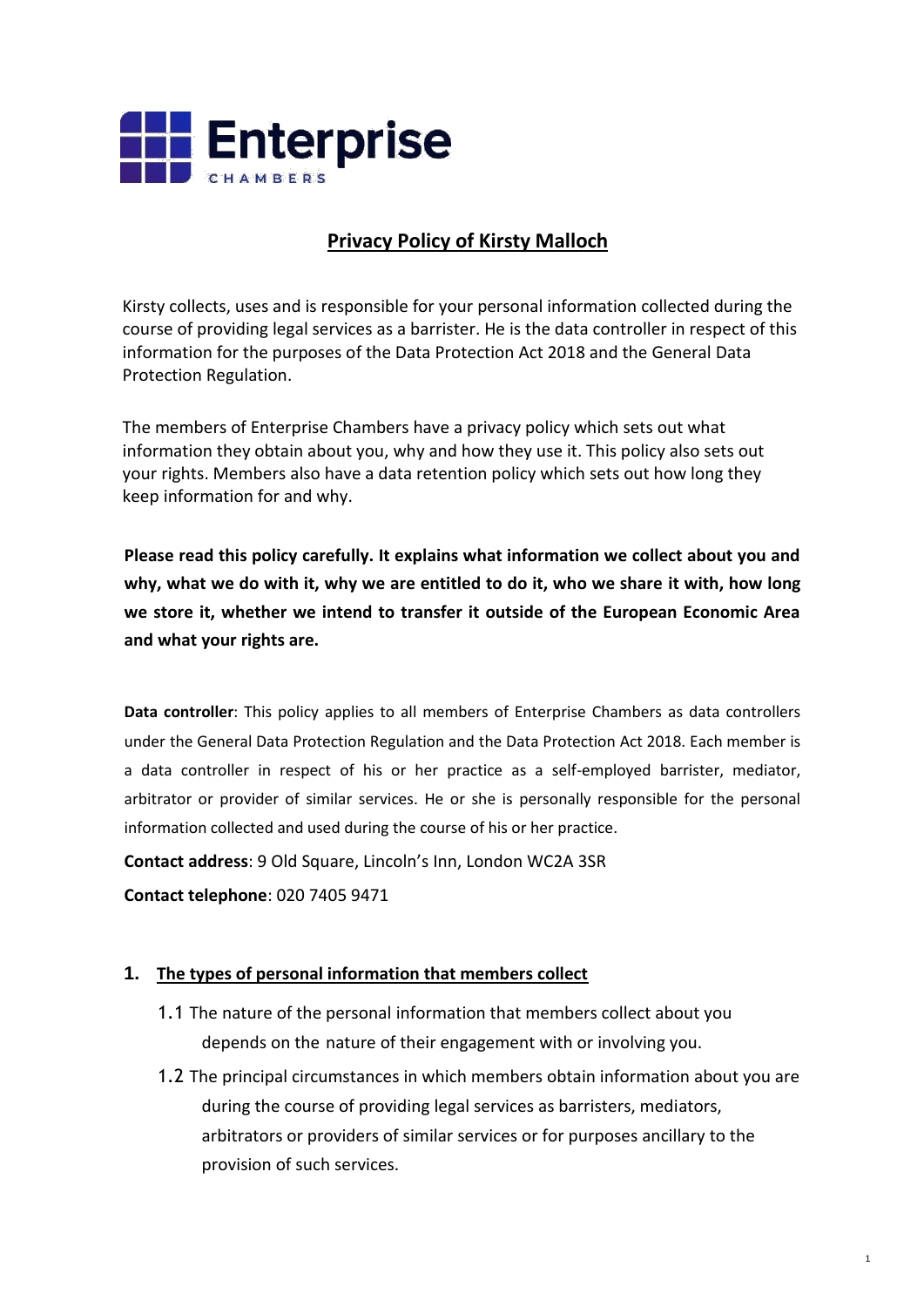- 1.3 If you are a professional client, a professional engaging a member's services as a mediator, arbitrator or similar, or a professional associate (including pupil barristers and students) this information is likely to include your name, employer, professional address, professional telephone number, mobile telephone number, e-mail address, job title and function and your communication preferences.
- 1.4 If you are a lay client in a case, a party in a case which is referred to a member for mediation, arbitration or similar, or a third party involved in any such cases, the nature of the personal information that members collect about you will vary significantly depending on the nature of the case and the extent of your and the member's involvement. It may include:
	- identity and contact information such as your name, address, telephone number, mobile telephone number and e-mail address
	- information relating to your personal and family life such as marital and familial status, sex life and sexual orientation, race and ethnicity, political opinions, religious, philosophical or other beliefs, trade union activities, mental and physical health and medical history, disabilities, genetic data, biometric data, education, financial affairs and details of criminal activity
	- information relating to your employment and business such as past and present employment, tax records, accounts and other information relating to the goods or services that you provide and
	- other personal information provided to members in connection with cases with which they are concerned.

## **2. The sources of the personal information that members collect**

- 2.1 Members may obtain your personal information from a range of sources depending on the nature of their engagement with or involving you.
- 2.2 These sources include you, a member's lay and professional clients, the parties and their representatives in cases which are referred to a member for mediation, arbitration or similar, other members of Enterprise Chambers, staff employed or contracted by Enterprise Chambers, third party service providers, other professionals, members of the public, your family and friends, your past, present and prospective employers, other associates of yours, opponents or other parties in disputes or litigation, counterparties to any transaction or transactions involving you, experts, interpreters, witnesses, courts and tribunals, investigators, government departments, authorities, professional bodies, regulators and education and examining bodies.
- 2.3 Members may also obtain your personal information from public records or registers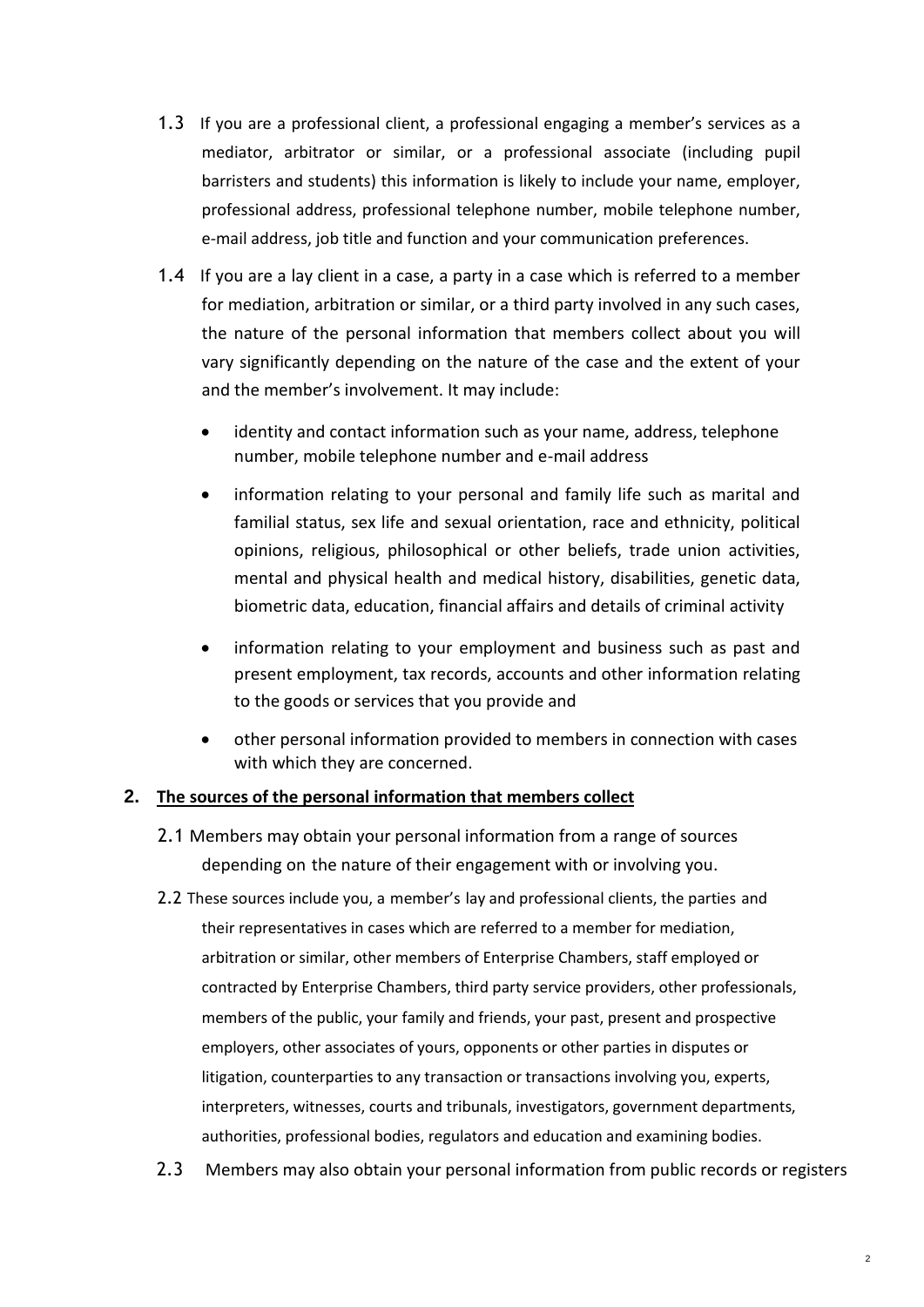or where it is otherwise freely available in the public domain or for a fee from a legitimate source such as HM Land Registry or Companies House.

## **3. Purposes for which members use personal information**

- 3.1 Members may use your personal information for the following purposes:
	- to register you as a client or party in a case and / or to register a case
	- to make diary appointments and record details of meetings, conferences, calls, hearings, mediations, arbitrations and otherengagements
	- to provide legal and ancillary services to members' clients and to administer the same
	- to conduct mediations, arbitrations or provide similar legal and ancillary services to persons involved in or concerned with disputes and to administer the same
	- to raise and tender invoices for services provided and collect fees or other charges due
	- to administer members' practices as barristers, mediators, arbitrators and providers of similar services
	- to manage members' professional relationships and maintain a list of professional contacts
	- to comply with our legal and regulatory obligations including maintaining records and undertaking compliance and other checks, such as money laundering
	- to undertake checks for conflicts of interest
	- to comply with applicable policies and standards
	- to take out and maintain professional indemnity insurance
	- to monitor compliance with our legal, regulatory, compliance and insuring obligations and with applicable policies and standards
	- to produce and keep accounting records
	- to exercise or defend our rights in connection with complaints, claims or regulatory investigations arising out of our practices
	- to comply with orders, directions and decisions of any court, tribunal or other body
	- to maintain a record of members' clients and / or cases for reference and practice analysis
	- to maintain records of the work that members have done including their research, analysis and conclusions for reference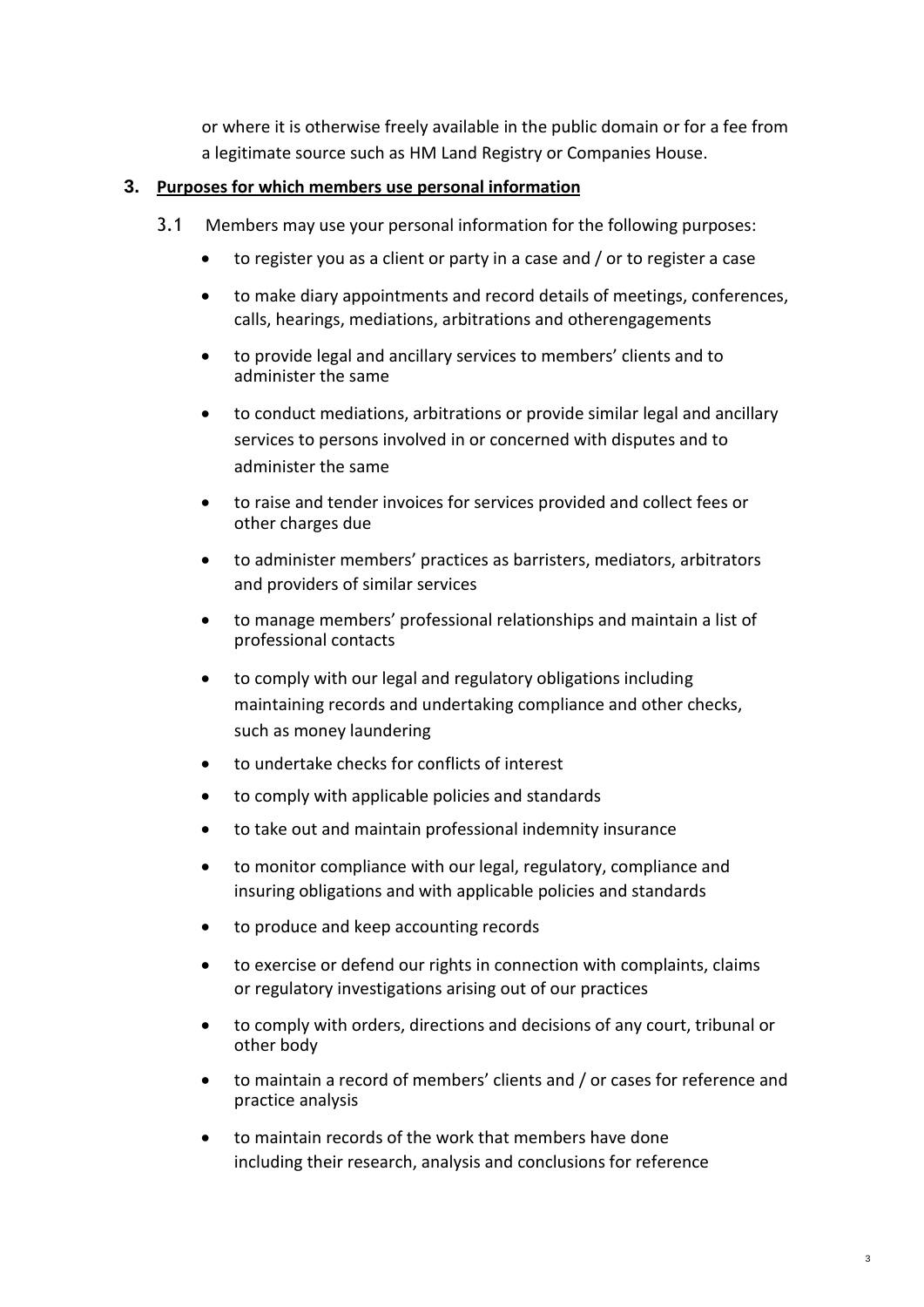- to collect and keep records of your communication preferences
- to send you invitations to seminars and events and to promote our services and to assess the effectiveness of those activities
- to provide training and work experience opportunities for pupil barristers and students
- to provide references and recommendations
- to publicise judgments and decisions of courts and tribunals
- to perform all other reasonably necessary and desirable functions related or ancillary to members' practices as barristers, mediators, arbitrators and providers of similar services
- to otherwise act as required or permitted by law.

#### **4. Legal bases for processing personal information**

4.1 Members rely upon one or more of the following as the legal bases on which we collect and use your personal information.

#### Consent

- 4.2 Members may process your personal information for any purposes for which you have given your consent. You may withdraw your consent at any time by contacting us using the address and telephone number set out at the beginning of this policy.
- 4.3 However, members do not necessarily require your consent in order to process your personal information. Members may rely upon one or more of the following additional or alternative legal bases for processing your personal information without your consent or continuing to process it after you have withdrawn your consent.

#### Performance of or entry into a contract

- 4.4 Where members are instructed or engaged to provide you and / or others with legal services as barristers, mediators, arbitrators or providers of similar services it will be necessary for them to process your personal information in order for them to perform those services.
- 4.5 If you are a lay client or a party in a case who is instructing or engaging a member through a solicitor or other professional, it will be necessary for the performance of the contract between you and your solicitor or other professional for that member to process your personal information and / or in order to take steps at your request prior to your entry into any such contract.
- 4.6 If you are a lay client or a party in a case who is instructing or engaging a member directly, it will be necessary for the performance of the contract between you and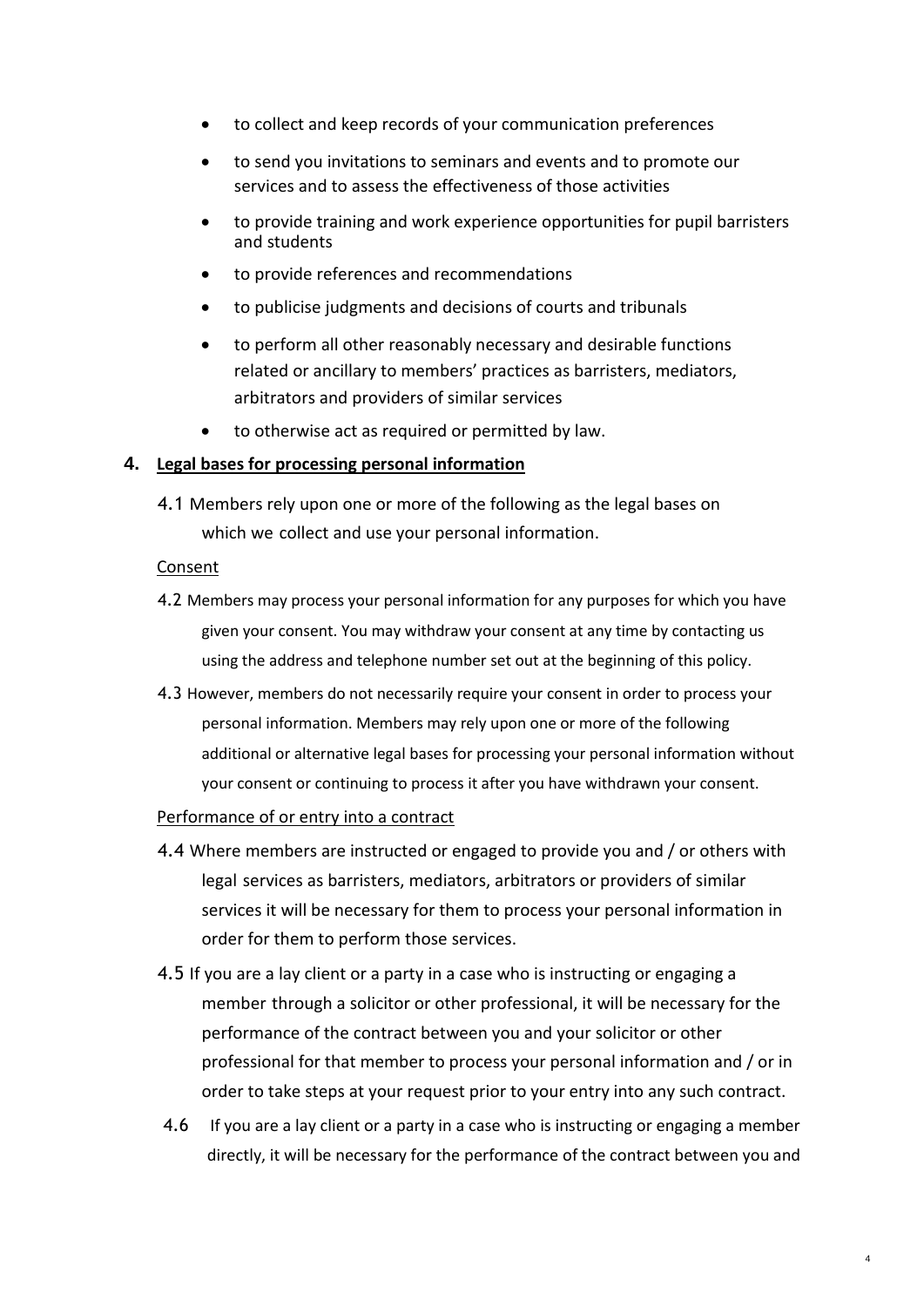that member for that

member to process your personal information and / or in order to take steps at your request prior to your entry into any such contract.

4.7 If you are a professional client or representative who is instructing or engaging a member on the basis of contractual terms, whether directly or on behalf of a lay client or a party in a case, it will be necessary for that member to process your personal information for the performance of the contract between you / your firm and that member and / or in order to take steps at your request prior to entering into any such contract.

#### Legal obligation

4.8 In certain circumstances processing may be necessary for members to comply with their legal obligations, for example carrying out money laundering checks and preparing tax returns.

#### Public interest

4.9 Where members are instructed or engaged to provide legal services to or involving a public authority it may be necessary for them to process your personal information in the public interest in order to provide those legal services. Members may also rely upon the public interest to process your personal information if it is necessary for the purposes of publishing judgments or decisions of courts or tribunals.

#### Legitimate interests

- 4.10 Members have legitimate interests in processing your personal information for the purposes set out above. These legitimate interests are often shared with members' clients, parties involved in mediations, arbitrations and similar, and the public at large. Processing your information in the ways that we have described enables members to provide legal services to their clients and to parties involved in mediations, arbitrations and similar, contribute to the development of the law, comply with their legal and regulatory obligations, provide training and work experience to pupil barristers and students, educate and inform other professionals and the wider public about significant legal matters, promote their services in ways that might reasonably be expected and otherwise properly and effectively conduct their practices as selfemployed barristers, mediators, arbitrators and providers of similar services.
- 4.11 Members rely upon those legitimate interests to process your personal information.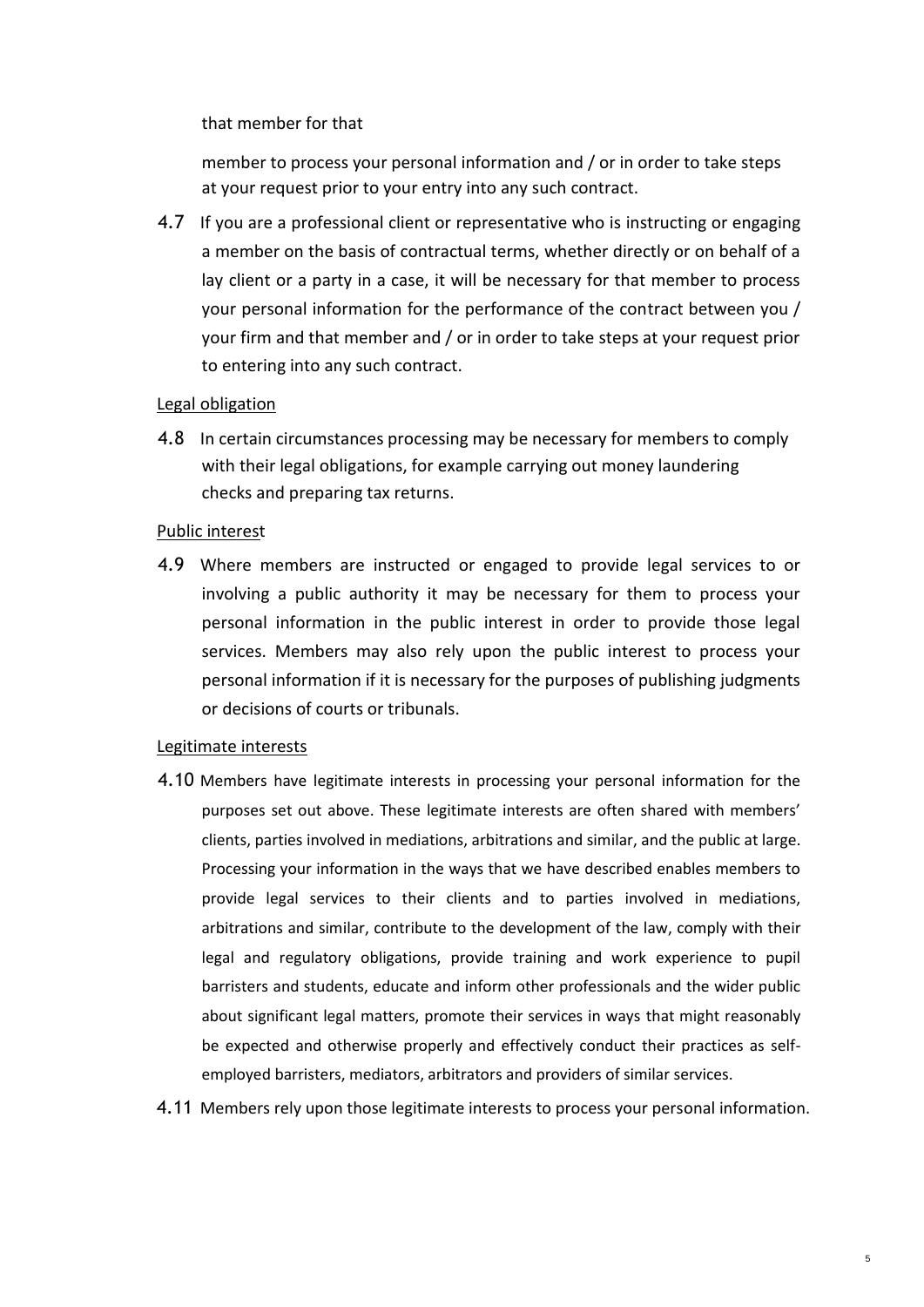### **5. Legal bases for processing sensitive personal information and information relating to criminal convictions and offences or related security measures**

- 5.1 Sensitive personal information are data which reveals racial or ethnic origin, political opinions, religious or philosophical beliefs, or trade union membership and also genetic data, biometric data (where the purpose of the processing is for uniquely identifying a natural person), data concerning health or data concerning a natural person's sex life or sexual orientation.
- 5.2 Information which relates to criminal convictions and offences or related security measures includes personal data relating to the alleged commission of offences by you and proceedings for an offence committed or alleged to have been committed by you or the disposal of such proceedings, including sentencing.
- 5.3 Members rely upon one or more of the following as the legal bases on which we collect and use your sensitive personal information and information relating to criminal convictions etc.

#### Consent

- 5.4 Members may process your sensitive personal information and information relating to criminal convictions etc. for any purposes for which you have given your consent. In the case of sensitive personal information members may only do so if you have given *explicit* consent. You may withdraw your consent at any time by contacting us using the address and telephone number set out at the beginning of this policy.
- 5.5 However, members do not necessarily require your consent in order to process your sensitive personal information or information relating to criminal convictions etc. Members may rely upon one or more of the following additional or alternative legal bases for processing that information without your consent or continuing to process it after you have withdrawn your consent.

## Public information

5.6 If you have made any of your sensitive personal information or information about criminal convictions etc. manifestly public then members may process any such information that you have published.

#### Legal claims and judicial acts

5.7 Members may process your sensitive personal information or information relating to criminal convictions etc. if it is necessary for them or for their clients to establish, exercise or defend legal claims. This includes processing which is necessary for the purpose of, or in connection with, any legal proceedings (including prospective legal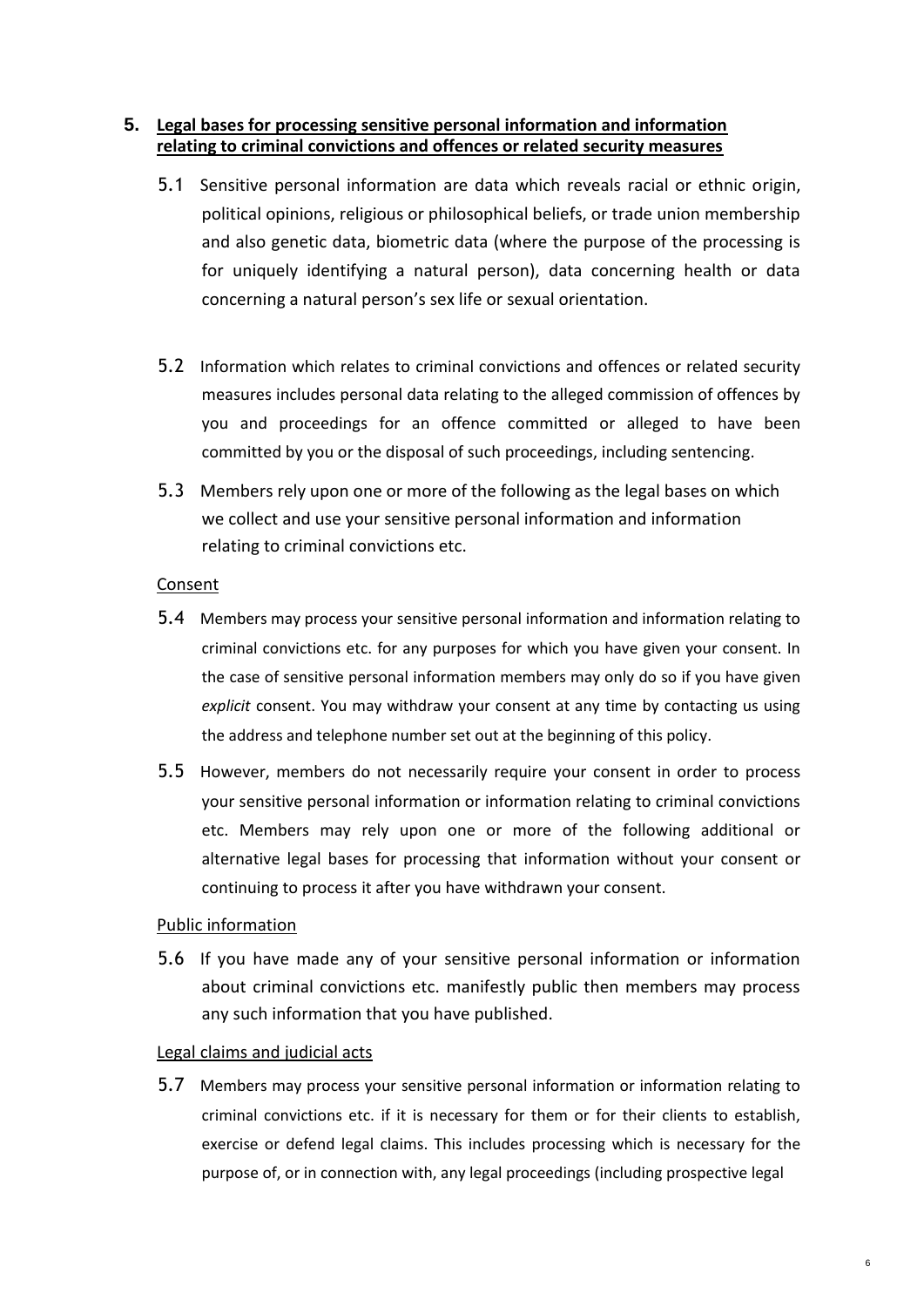proceedings), for the purpose of obtaining legal advice, or is otherwise necessary for the purposes of establishing, exercising or defending legal rights. Members may also process such information whenever courts or tribunals are acting in their judicial capacity.

#### Substantial public interest

- 5.8 If members rely on substantial public interest to process your sensitive personal information or information relating to criminal convictions etc. they will only do so in accordance with a policy that they have adopted for the purpose. That policy will explain members' procedures for securing compliance in connection with the processing of personal information in reliance on substantial public interest, explain members' policies as regards the retention and erasure of personal information processed in reliance on substantial public interest and give an indication of how long such personal information is likely to be retained.
- 5.9 Where members are instructed or engaged to provide legal services to or involving a public authority, public official or similar it may be necessary for members to process your sensitive personal information or information relating to criminal convictions etc. for reasons of substantial public interest in order to provide those legal services. This may be the case where the matter involves (a) the exercise of a function conferred on a person by an enactment or rule of law or the exercise of a function of the Crown, a Minister of the Crown or a government department; (b) protection of the public against dishonesty, malpractice or other seriously improper conduct, unfitness or incompetence, mismanagement in the administration of a body or association, or failures in services provided by a body or association; or (c) assisting someone under a regulatory obligation to establish whether someone has committed an unlawful act, or been involved in dishonesty, malpractice or other seriously improper conduct
- 5.10 It may be also be in the substantial public interest for members to process your sensitive personal information or information relating to criminal convictions etc. where it is necessary for the administration of justice, for the prevention of fraud, where there is a suspicion of commission of a terrorist financing offence, for the purposes of identifying terrorist property or where there is a suspicion of money laundering.
- 5.11 It may be also be in the substantial public interest for members to publish a judgment or other decision of a court or tribunal and in order to do that it may be necessary for members to process your sensitive personal information or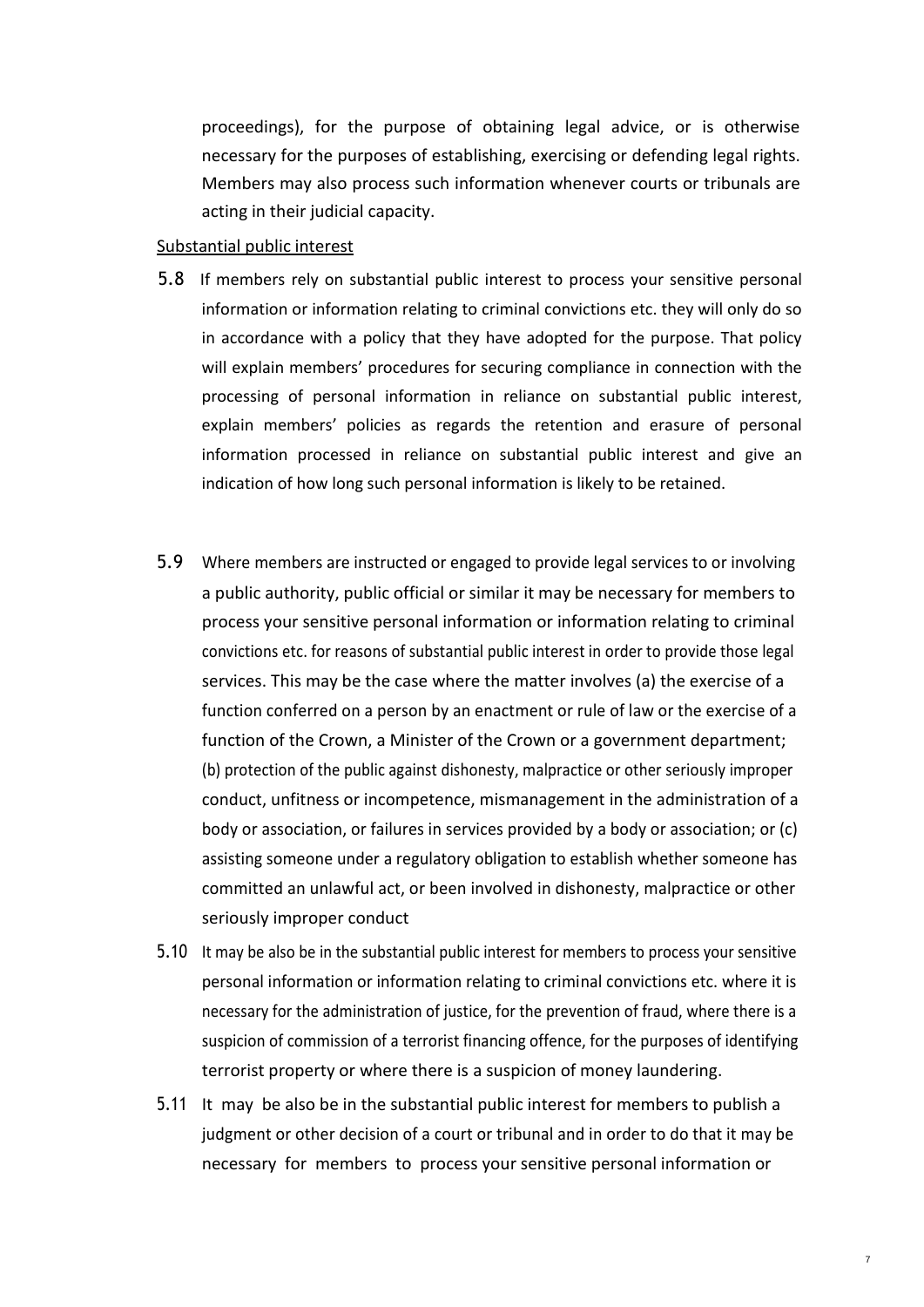information relating to convictions etc. by way of the publication of such a judgment or other decision.

# **6. Circumstances in which you are required to provide members with your personal information**

- 6.1 If members are instructed or engaged to provide legal services to or involving you, or to provide a reference or recommendation for or about you, it may be necessary for you to provide them with personal information in order for them to carry out those legal services or to provide such reference or recommendation.
- 6.2 If you fail to provide members with the personal information that they require to carry out legal services then they may be unable to work for you. If members have already carried out some work prior to any failure or refusal to provide them with the personal information necessary to complete it, you will still have to pay their fees and charges for the time that they have spent, whether or not that work results in any benefit to you.
- 6.3 If you fail to provide members with the person information that they require to provide a reference or recommendation then they may be unable to provide such reference or recommendation fully or at all.

### **7. How long members keep personal information**

- 7.1 Except as otherwise permitted or required by applicable law or regulatory requirements, members will retain your personal information only for as long as they believe is necessary to fulfil the purposes for which that information was collected (including, for the purpose of meeting any legal, accounting or other reporting requirements or obligations).
- 7.2 Where the purposes for which the collection of your personal information have included the provision of legal services to you or to someone else, this will generally be until one year after the expiry of the limitation period for bringing a claim against the member or members concerned in respect of the legal services provided, which is currently between 6 and 15 years from the acts / omissions which are alleged to constitute negligence and to which the loss said to have been sustained is alleged to be attributable. The period of retention within this bracket is within the discretion of the member concerned.
- 7.3 Information related to anti-money laundering checks will be retained until 6 years after the completion of the transaction or the end of the business relationship.
	- 7.4 We may keep a limited amount of your personal information indefinitely for the purposes of carrying out conflict checks. This is likely to be limited to your name, the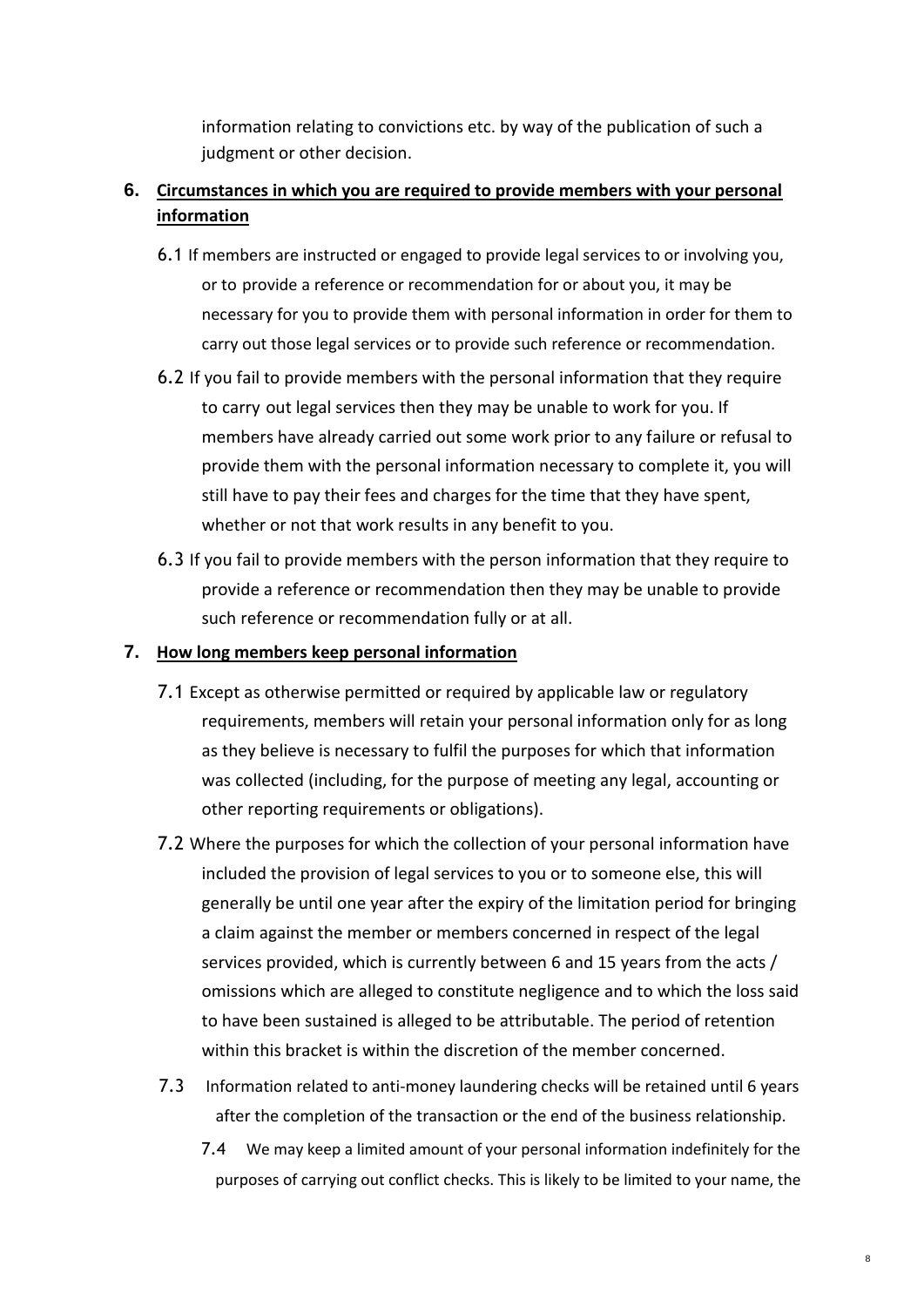name of the case, your contact details and the name and contact details of any company or business in which you were involved. This will not include sensitive personal information or information relating to criminal convictions etc.

- 7.5 Names and contact details held for marketing purposes will be kept indefinitely or until we become aware or are informed that the individual concerned has ceased to be a potential client.
- 7.6 We have published a detailed data retention policy on the Enterprise Chambers website at

[http://www.enterprisechambers.com/ w](http://www.enterprisechambers.com/)hich sets out in more detail how long members generally keep information for and why. Members may decide to keep your personal information for a shorter or longer period depending on the circumstances of the case.

### **8. Sharing personal information**

- 8.1 The extent to which it is necessary or permissible for members to share your personal information will depend on the nature and extent of their engagement with or involving you.
- 8.2 If you are a client, or a party to a mediation, arbitration or similar which is not conducted in public, members have duties of confidentiality to you. If you are a client legal professional privilege may also attach to information collected in connection with your case. To the extent that members' duties of confidence and / or legal professional privilege apply, this may (but not necessarily will) restrict the extent to which members may share your information.

## 8.3 Subject to the above, members may share your personal information with:

- data processors such as staff employed or contracted by Enterprise Chambers and external service providers of IT software and systems, email, data storage and archiving, data destruction and courier or transportation services
- other barristers and legal professionals, pupil barristers or students undertaking work experience with Enterprise Chambers
- other professionals such as insolvency practitioners and financial advisers
- members' lay and professional clients
- the parties and their representatives in mediations, arbitrations or similar
- opponents or other parties in disputes or litigation or counterparties to any transaction or transactions in which members are instructed to act and their representatives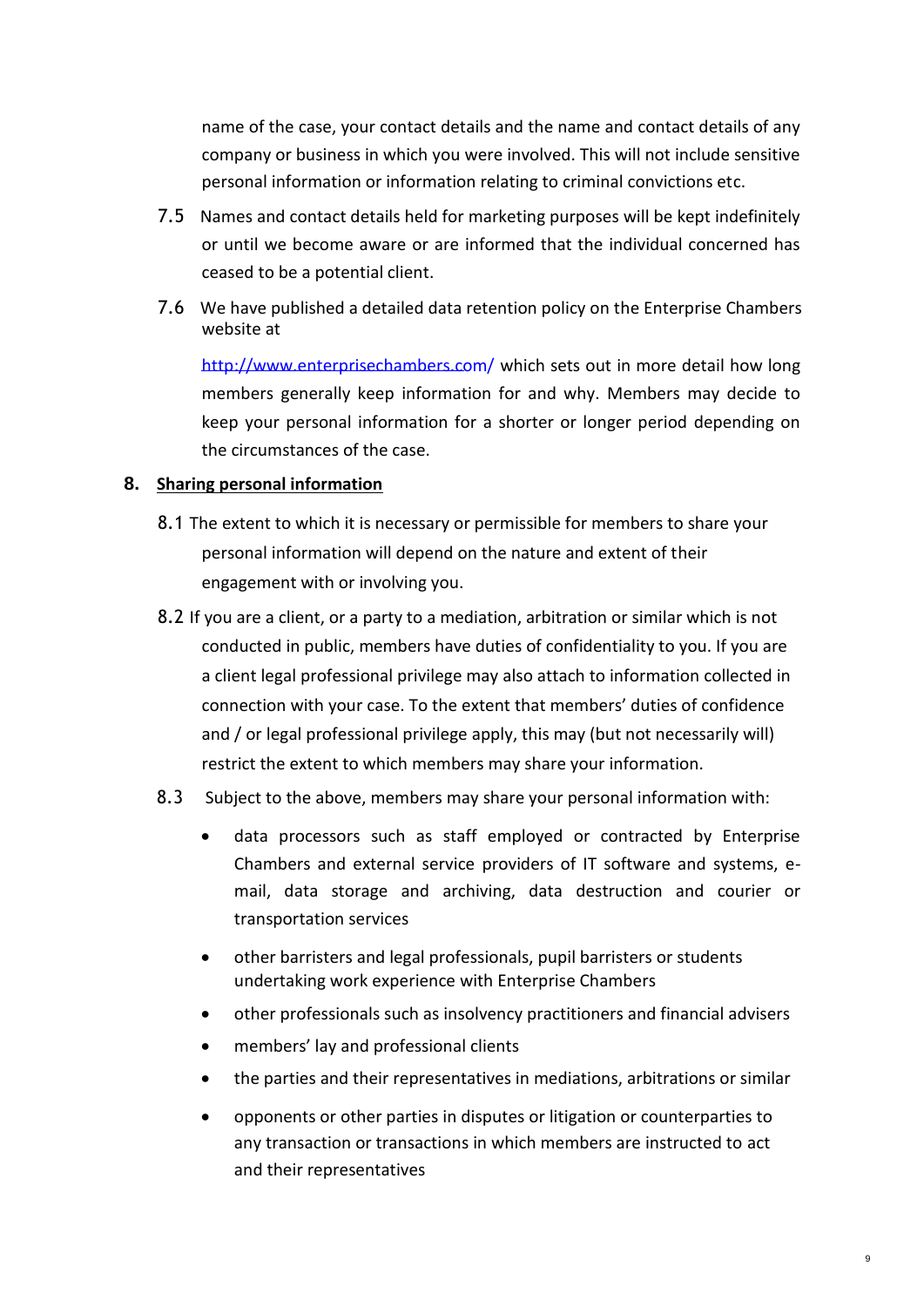- expert witnesses
- witnesses of fact
- interpreters
- your family and associates
- courts, tribunals, mediators, arbitrators and other persons concerned with dispute resolution
- regulatory authorities such as, but not necessarily limited to, the Bar Standards Board, Solicitors' Regulation Authority, Financial Conduct Authority and Information Commissioner's Office
- other authorities such as HM Revenue and Customs, police and intelligence services and prosecuting authorities
- business associates, professional advisers and professional bodies, such as the General Council of the Bar and the Chartered Institute of Arbitrators
- any persons concerned with handling complaints or claims within Enterprise Chambers, such as the Complaints officer, Head of Chambers and clerks, and outside of Enterprise Chambers such as the General Council of the Bar and professional liability insurers
- any legal or other professionals engaged by members or on their behalf to bring or defend claims or other proceedings or otherwise exercise or defend members' rights
- prospective employers
- education and examining bodies
- any person to whom members have assigned debts owed to them
- the general public to the extent that members publicise judgments and decisions of courts and tribunals
- any person with a lawful authority entitled by law to require the information from members.
- 8.4 Wherever possible members will share your information in confidence except to the extent that members publicise judgments and decisions of courts or tribunals, which will be publicly available. In certain circumstances members may be unable to prevent further disclosure of your personal information by third parties where they are entitled by law to disclose it.
- 8.5 In the case of professional clients or professional associates members may also share your personal information, on a confidential basis, with persons to whom members provide references or recommendations for or about you and to carefully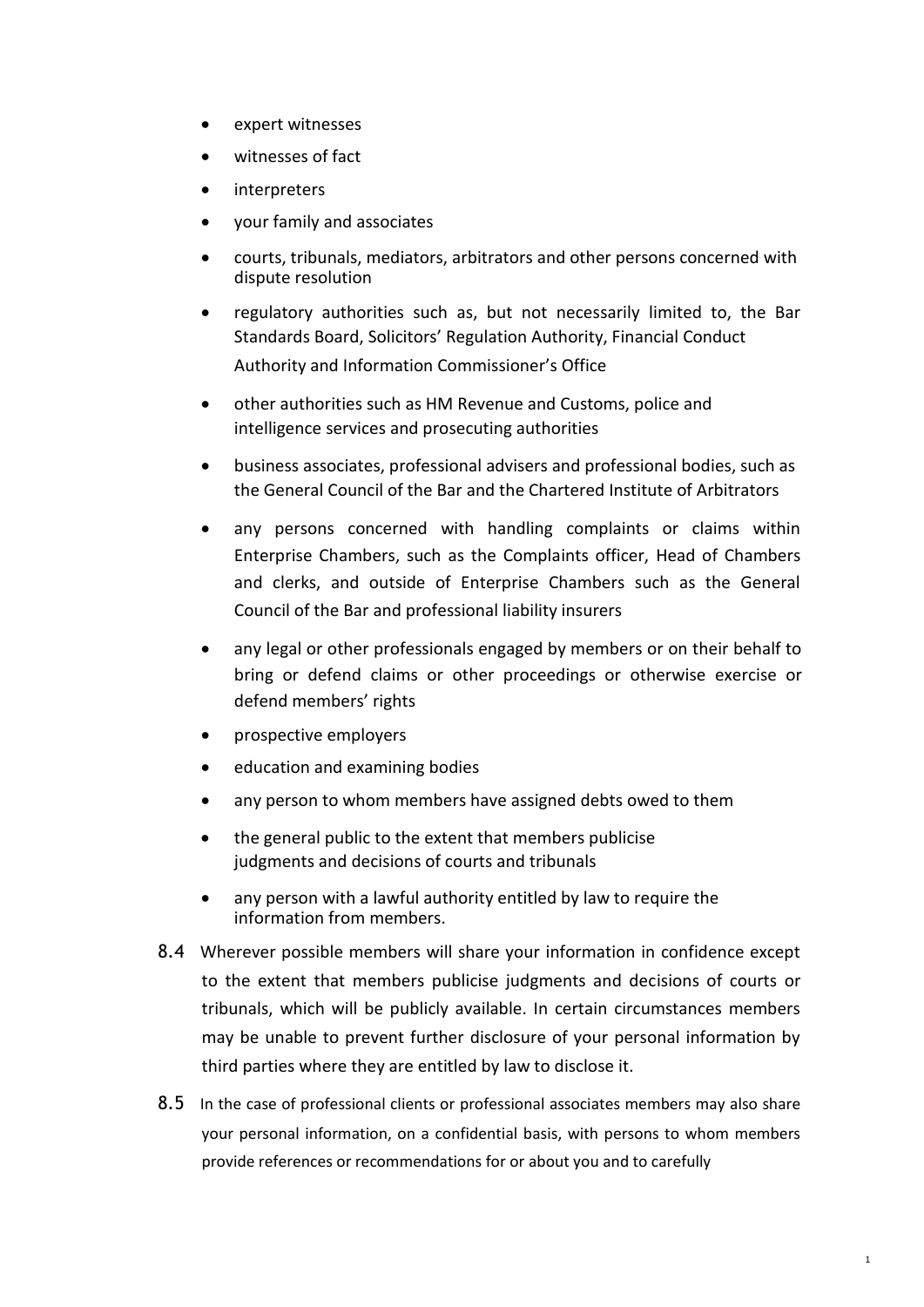selected third parties for the purpose of obtaining feedback about the services members have provided to you.

### **9. Transferring data out of the European Economic Area ('EEA')**

- 9.1 Subject to paragraphs 9.3-9.8 members will not transfer your personal information out of the EEA as a matter of course in their day-to-day work. However, this policy is of general application and as such it is not possible to state whether in any given case your personal information will be transferred out of the EEA.
- 9.2 The data protection laws and procedures of some countries and organisations out of the EEA have been assessed by the European Commission as providing adequate protection for data subjects but most do not. If your personal information is transferred out of the EEA then it may not have the same protections and you may not have the same rights as you would within the EEA.

9.3 Members may transfer your personal information out of the EEA in the following circumstances. They will only do so if satisfied that any transfer of personal information out of the EEA complies with Chapter V of the General Data Protection Regulation.

- 9.4 Members who are instructed or engaged to provide legal services in jurisdictions out of the EEA or to clients or parties located out of the EEA may transfer your personal information out of the EEA to enable them to provide such services or for ancillary purposes.
- 9.5 Members who are asked to provide references or recommendations for or about you to a person or entity out of the EEA may transfer your personal information out of the EEA for that purpose.
- 9.6 Members may transfer your personal information out of the EEA for a limited period whilst they are travelling out of the EEA whether that travel is for professional or personal purposes.
- 9.7 Members may engage third party service providers, such as cloud back-up or storage providers, who have data centres out of the EEA. The use of such services by members may involve the transfer of your personal information out of the EEA to those data centres.
- 9.8 If members decide to publish a judgment or decision of a court or tribunal this will enable third parties to transfer any personal information contained within it throughout the world.

1

#### **10. Automated decision-making**

10.1 Members do not use automated decision-making.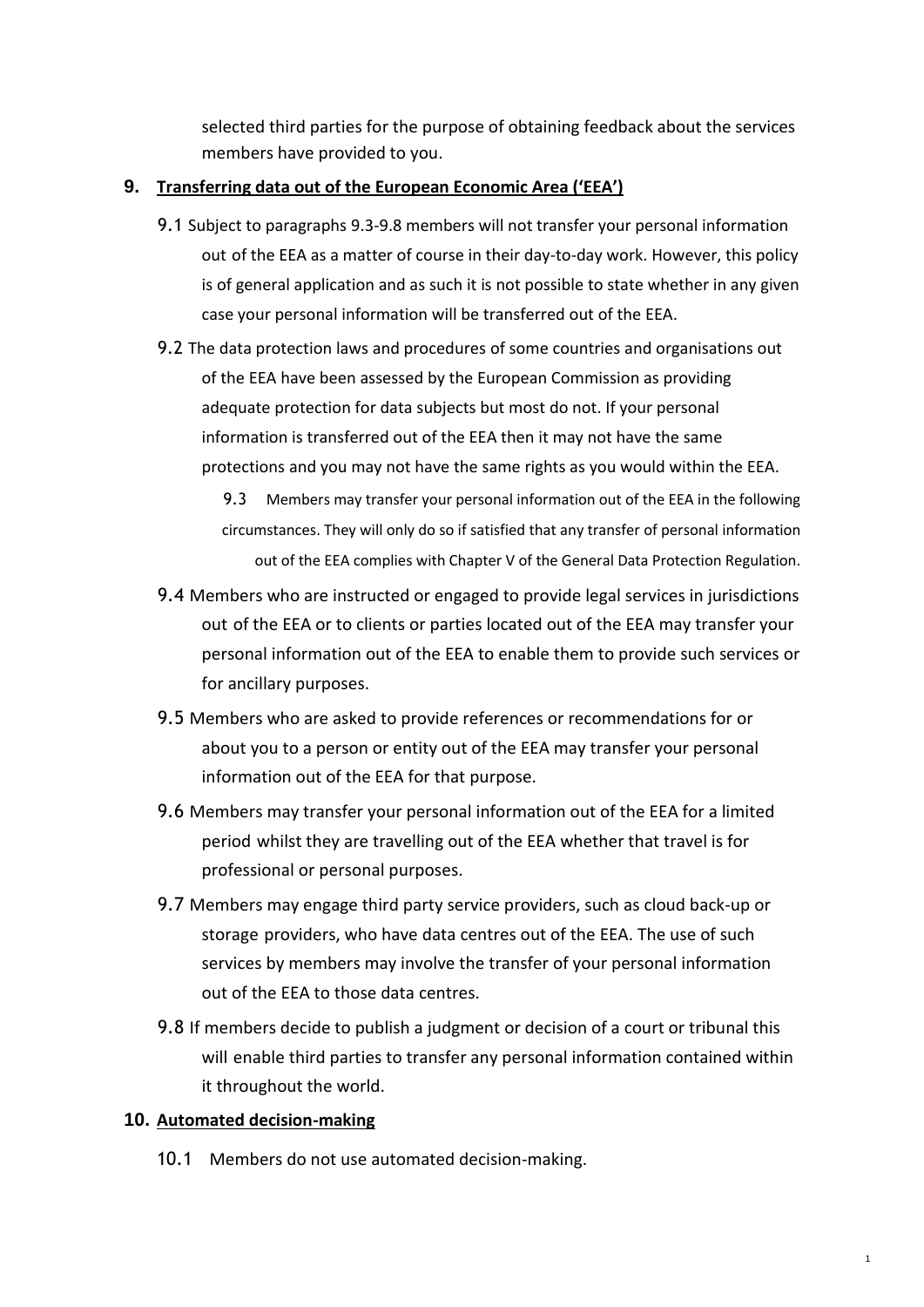## **11. Your rights**

- 11.1 You have various detailed rights under the General Data Protection Regulation in connection with your personal information. We provide a summary of these rights below but there are various restrictions, qualifications and exemptions which apply depending on the circumstances. For further information please see the guide on individual rights published by the Information Commissioner's Office at https://ico.org.uk/for-organisations/guide-to-the-general-dataprotection-regulation-gdpr/individual-rights/.
	- Right to be informed about whether your personal information is being processed and if so what information is being processed, how it is being processed and your rights in connection with that processing.
	- Right to access your personal information provided that it would not adversely affect the rights and freedoms of others.
	- Right to correct inaccuracies in your personal information and to complete personal information that is incomplete.
	- Right to erasure of your personal information unless members are legally entitled to continue to process it.
	- Right to restrict processing of your personal information in certain circumstances so that, with the exception of storage, members are only able to process your personal information with your consent or in other limited circumstances.
	- Right to object to your personal information being processed in the public interest, for the purposes of legitimate interests pursued by members or third parties or for the purposes of direct marketing.
	- Right to receive the personal information about you, which you have provided to members, in a structured, commonly used and machinereadable format (e.g. a pdf) and the right to require members to send that information to another data controller.
	- Right not to be subject to a decision based solely on automated processing which produces legal effects concerning you or similarly significantly affects you.
- 11.2 You may exercise these rights at any time free of charge. To do so please:
	- contact us using the address and telephone number set out at the beginning of this policy
	- state which right(s) you wish to exercise
	- provide valid proof of identity (such as a copy of your passport or driving licence)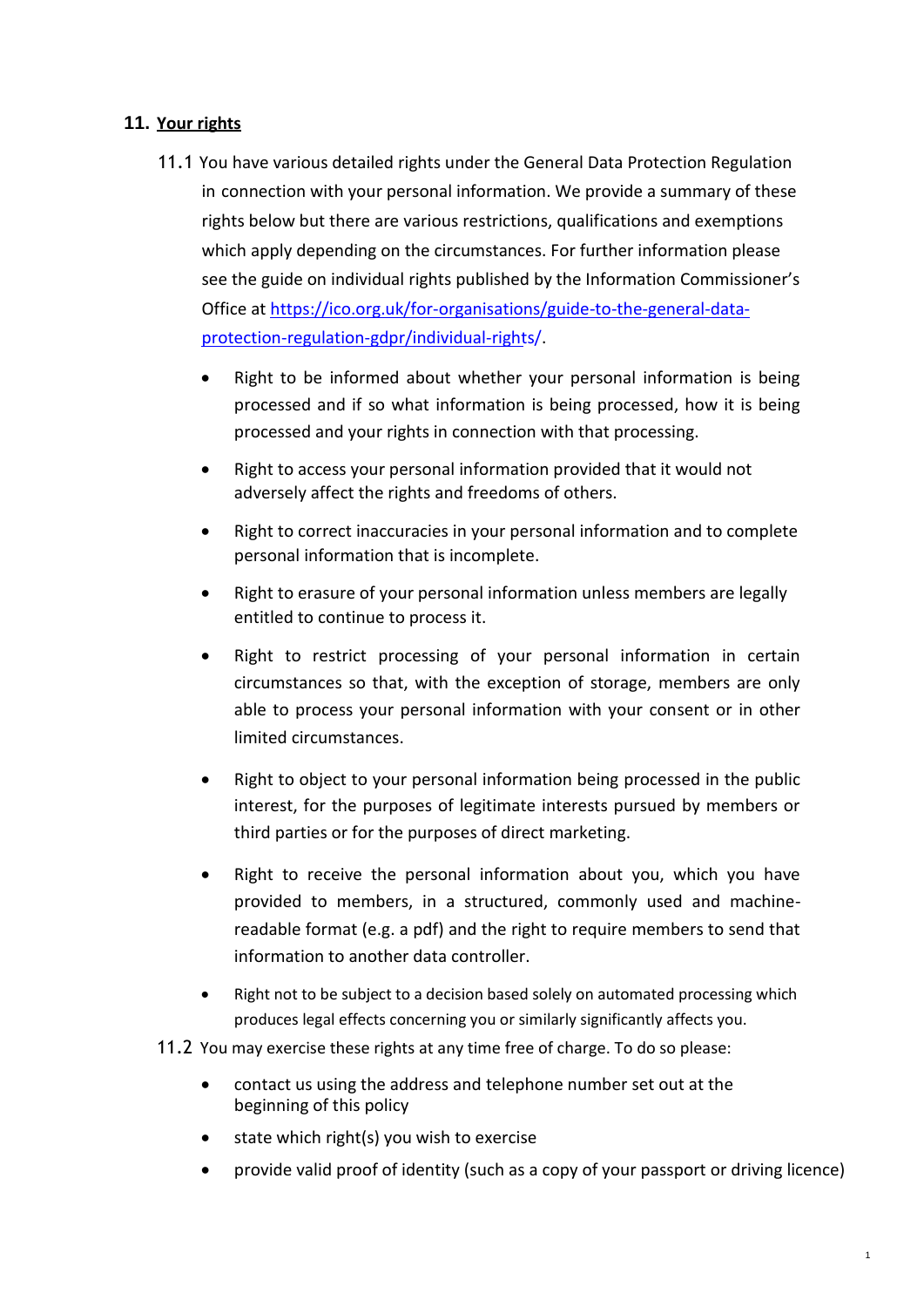and proof of address (such as a recent utility or council tax bill)

### **12. Provide your contact details (address, telephone number and e-mail address) so that members may respond to you and / or correspond with you with regard to your request. Your right to complain to the Information Commissioner's Office**

12.1 If you are dissatisfied in any way with members' use of your personal information you have the right to complain to the Information Commissioner's Office if you are in the UK or to the supervisory authority of the EU Member State where you work, normally live or where any alleged infringement of data protection laws occurred. Please refer to the ICO website for further information at https://ico.org.uk/concerns/ or call 0303 123 1113.

#### **13. Unsubscribe from marketing**

13.1 If you wish to unsubscribe from marketing communications please e-mail [london@enterprisechambers.com. I](mailto:london@enterprisechambers.com)t may take 7 days to change your preferences.

### **14. Future processing**

14.1 Members do not intend to process your personal information except as set out in this policy. If that changes we will update this policy.

### **15. Updates to this policy**

- 15.1 This policy may be changed or updated from time to time.
- 15.2 The current version of this policy will be available to view and download from the Enterprise Chambers website at [http://www.enterprisechambers.com/.](http://www.enterprisechambers.com/)  Hard copies of this policy are available on request.

1

#### **Last updated: 25 May 2018**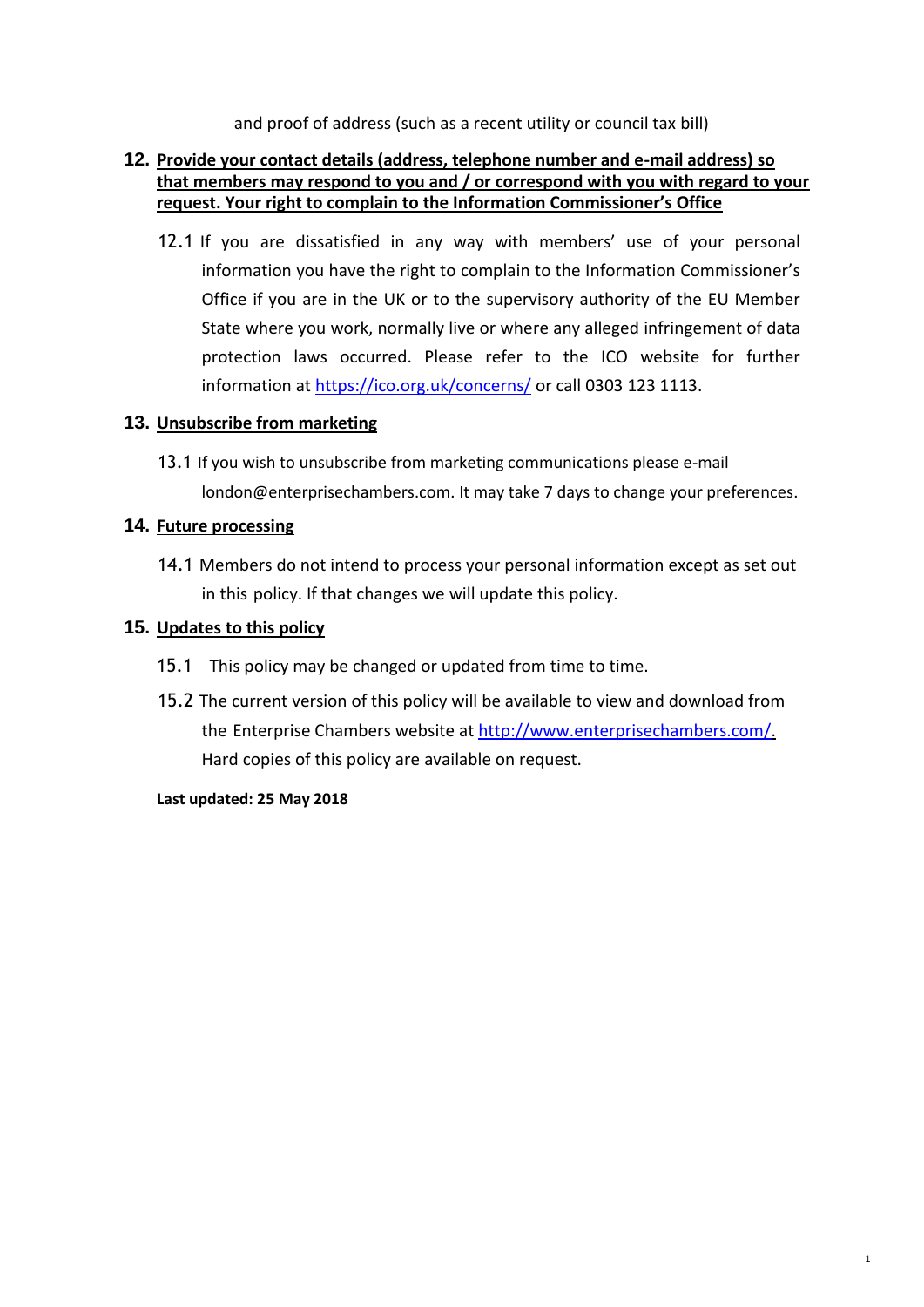

# **Data Retention Policy of Kirsty Malloch**

**Data controller**: This policy applies to all members of Enterprise Chambers as data controllers under the General Data Protection Regulation and the Data Protection Act 2018. Each member is a data controller in respect of his or her practice as a self-employed barrister, mediator, arbitrator or provider of similar services. He or she is personally responsible for the personal information collected and used during the course of his or her practice.

**Address**: 9 Old Square, Lincoln's Inn, London WC2A 3SR

#### **Telephone**: 020 7405 9471

#### **1. This policy**

- 1.1 The purpose of this policy is to facilitate compliance with the storage limitation principle in the GDPR and, so far as the relevant member of chambers is a practising barrister, with his or her duties under the Handbook.
- 1.2 The storage limitation principle in the GDPR provides that personal data shall be kept in a form which permits identification of data subjects for no longer than is necessary for the purposes for which the personal data are processed; personal data may be stored for longer periods insofar as the personal data will be processed solely for archiving purposes in the public interest, scientific or historical research purposes or statistical purposes in accordance with GDPR, Article 89(1) subject to implementation of the appropriate technical and organisational measures required by the GDPR in order to safeguard the rights and freedoms of the data subject.
- 1.3 The purpose for which members process personal data is to enable them to provide legal services including advising and acting on behalf of their clients, acting as mediators, arbitrators and providers of similar services and the other purposes set out in their privacy policy.
- 1.4 In compliance with Core Duty 6 in the Bar Code of Conduct members of chambers who are practising barristers must keep the affairs of each client confidential. Members who act as mediators, arbitrators and providers of similar services also have obligations of confidentiality towards the parties to the cases or matters involved.
- 1.5 This policy applies to Data in whatever form held by members but does not extend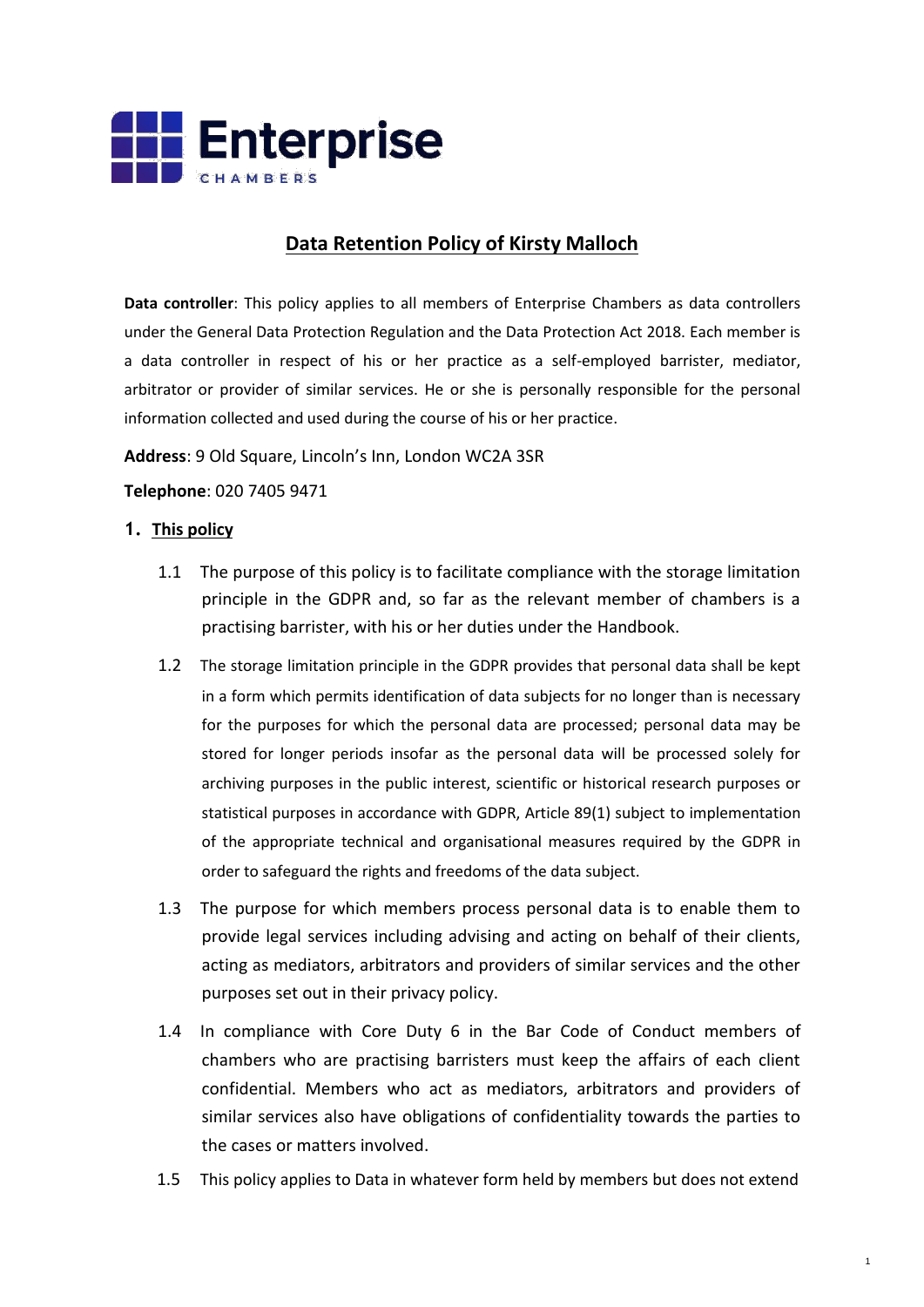to Data where it is held on members' behalf by clerks or other Chambers staff. The retention policy for Data held by such persons is set out in the Enterprise Chambers Data Protection and Confidentiality Policy.

#### **2. Definitions**

'**Case documents**' means documents supplied to members by parties in connection with a case or other matter in which members are engaged but does not include documents which also constitute e- mail communications and/or work product and/or judicial documents and/or expert reports; '**Contact details**' means the name, e-mail address, address, employer, job title, telephone numbers and similar information relating to parties

'**Data**' means personal data within the meaning of the DPA, personal data within the meaning of the GDPR and other confidential data supplied to or acquired by members in the course of their practices as barristers, mediators, arbitrators and providers of similar services;

'**Documents**' means documents of any description

containing Data '**DPA**' means the Data Protection Act 2018;

'**E-mail communications**' means all communications containing Data received or sent by members by e-mail in connection with a case and includes any document attached to such e-mails;

'**GDPR**' means Regulation (EU) 2016/679 of the European Parliament and of the Council of

27 April 2016 on the protection of natural persons with regard to the processing of personal data and on the free movement of such data, and repealing Direction 95/46/EC;

'**Expert reports**' means reports produced by an expert in connection with a case;

'**Foreseeable limitation period**' means the usual period during which a claim might foreseeably be brought against a member in connection with a case or other professional matter within the time limits provided for by the Limitation Act 1980, which is a minimum of 6 years and up to 15 years;

'**Handbook**' means the Bar Standards Board Handbook as amended from time to time or any publication superseding it;

'**Judicial documents**' includes but is not limited to judgments and orders (whether or not made by a judge);

'**Party**' includes the relevant professional client / advisor / representative, lay client or party in

the case or matter and references to 'parties' shall be construed accordingly;

'**Sanitising**' means removing or anonymising Data contained within a document and

references to 'sanitise' and 'sanitised' are to be construed accordingly;

**'Work** product' includes but is not limited to (a) in the case of practising barristers: advice, statements of case, evidence and instructions to experts; (b) in the case of members acting as mediators, arbitrators or providers of similar services: directions, rulings advice (e.g. during a mediation), judgments and awards; and (c) in both cases: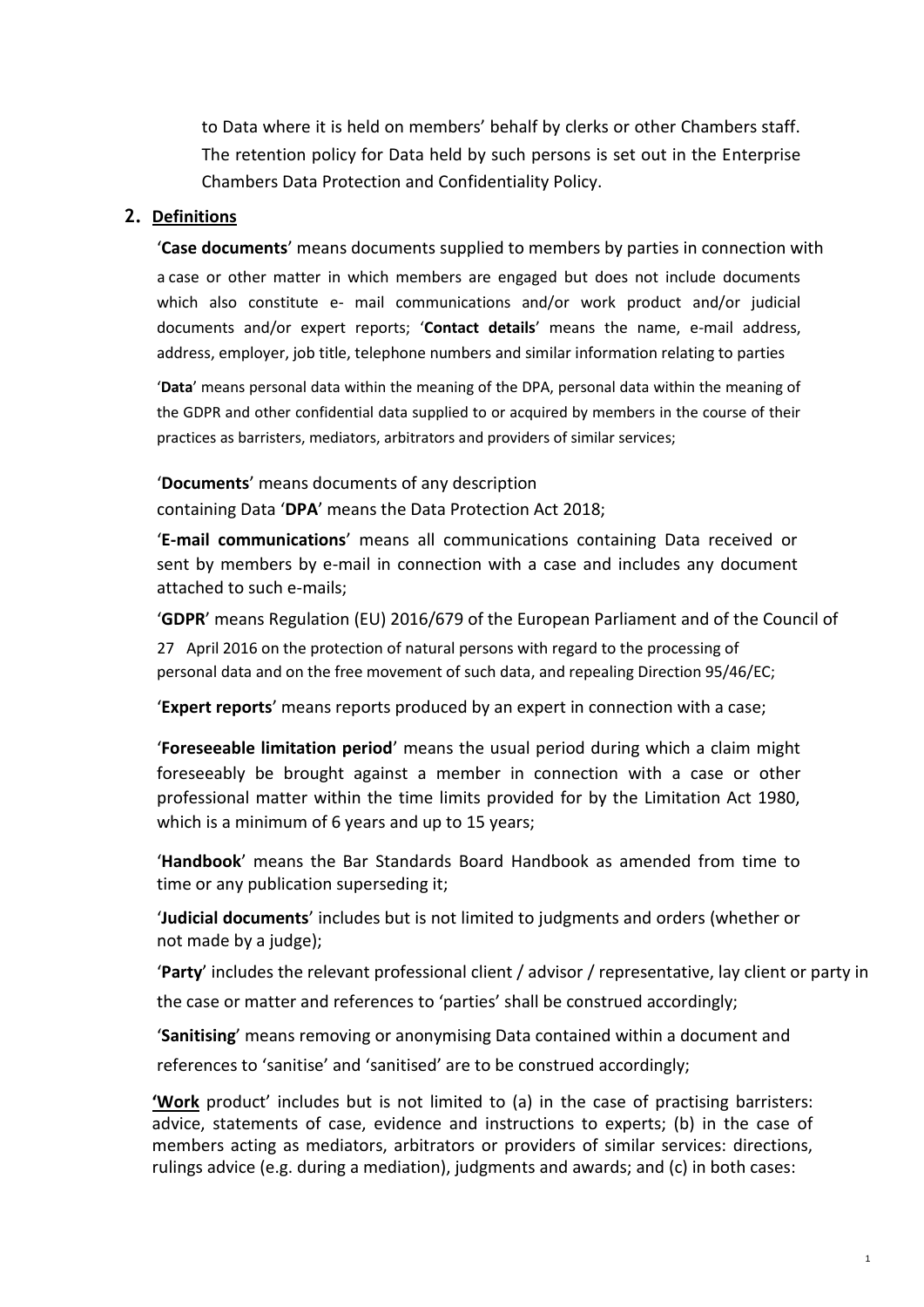correspondence, notes, and any other document or material generated or edited by members in the course of their business but it does not include e-mail communications

#### **3. General retention principles**

- 3.1 The retention periods for documents specified in this policy start to run from the date of completion of the work that the member was instructed or asked to do for the case to which the document relates unless otherwise specified. Where multiple instructions or requests are received in relation to the same case or matter the retention period starts to run afresh on completion of the work done pursuant to the latest instruction or request.
- 3.2 It is necessary for members to retain documents for up to a further one year following the expiry of the applicable retention period specified in this policy to allow sufficient time for members to conduct an audit and to dispose of or sanitise documents containing Data. This additional period will be referred to as "**+1**".
- 3.3 The retention periods specified in this policy are general. If, on receipt of instructions, a reference or other request to act, or at any time prior to disposal of a document in accordance with this policy, members are notified or become aware of a need to retain it beyond the retention period specified in this policy, the period of retention shall be such period as members determine is necessary on a case-by-case basis.
- 3.4 Members may keep a limited amount of Data indefinitely for the purposes of carrying out conflict checks. This is likely to be limited to contact details of the parties, the details of the cases in which they were involved and the details of any company or business in which the parties were involved.
- 3.5 Where Data is retained solely in connection with anti-money laundering checks, and not for any other purpose identified in this policy or on a case-bycase basis, it will be retained until 5+1 years after the completion of the transaction or the end of the business relationship.
- 3.6 Disposal of documents will be undertaken as follows:
	- (1) All original documents will be returned to the appropriate party.
	- (2) All hard copy documents will be returned to the appropriate party unless that person has provided authority for members to dispose of them (in which case members will dispose of them securely), or unless they are printed copies of documents that were sent to members electronically (in which case members will decide on a case-by-case basis whether to send the documents to the relevant party or dispose of them securely).

1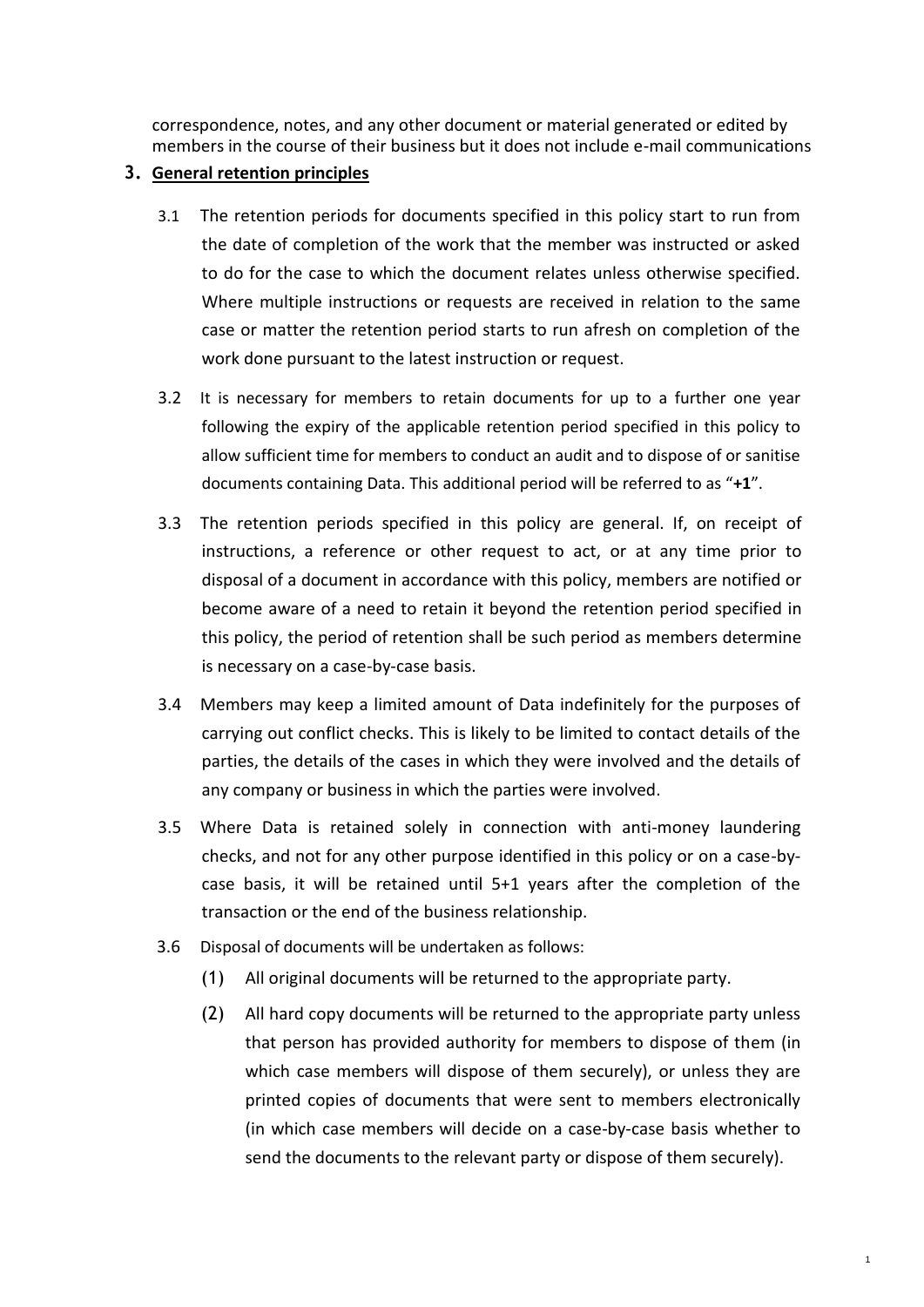- (3) All electronic copy documents (excluding e-mail communications) will be deleted using suitable software to prevent recovery using forensic data recovery techniques.
- (4) All e-mail communications will be permanentlydeleted.

#### **4. Original case documents**

- 4.1 The retention period for original documents is limited to a reasonable time for taking copies only or, where for any reason copying is not practical, a reasonable time for the completion of any work for which reference to the documents is required.
- 4.2 The basis for adopting this retention period is that members do not take responsibility for the safekeeping of original documents. Such responsibility rests withtheappropriateparty.

### **5. Hard copy case documents**

- 5.1 The retention period for hard copy documents is 1+1 years.
- 5.2 The basis for adopting this retention period is that it is necessary to retain copy documents for a limited time to provide for the potential for further instructions to be received in connection with the case or matter in question, such as in an appeal, or to deal with any queries arising in relation to work done or fees charged. The documents being, by their very nature, copies members are entitled to rely upon the appropriate party to retain the original documents for such period as may be necessary.

#### **6. E-mail communications**

- 6.1 Subject to paragraph 6.3 the retention period for e-mail communications is between 6+1 and 15+1 years at the discretion of the member concerned.
- 6.2 The basis for adopting this retention period is that, having regard to the foreseeable limitation period, it is appropriate for members to retain e-mail communications for such period as they reasonably consider necessary to enable them to exercise or defend their rights in connection with any potential complaint, claim or regulatory investigation arising out of their practices.
- 6.3 Where e-mail communications would, had they been received in hard copy, been subject to the retention period for hard copy case documents, members may, where appropriate, apply that retention period to such documents. Reasons why it may not be appropriate to do so include where the e-mail communications form part of a chain and it is reasonably necessary to retain the whole of the chain.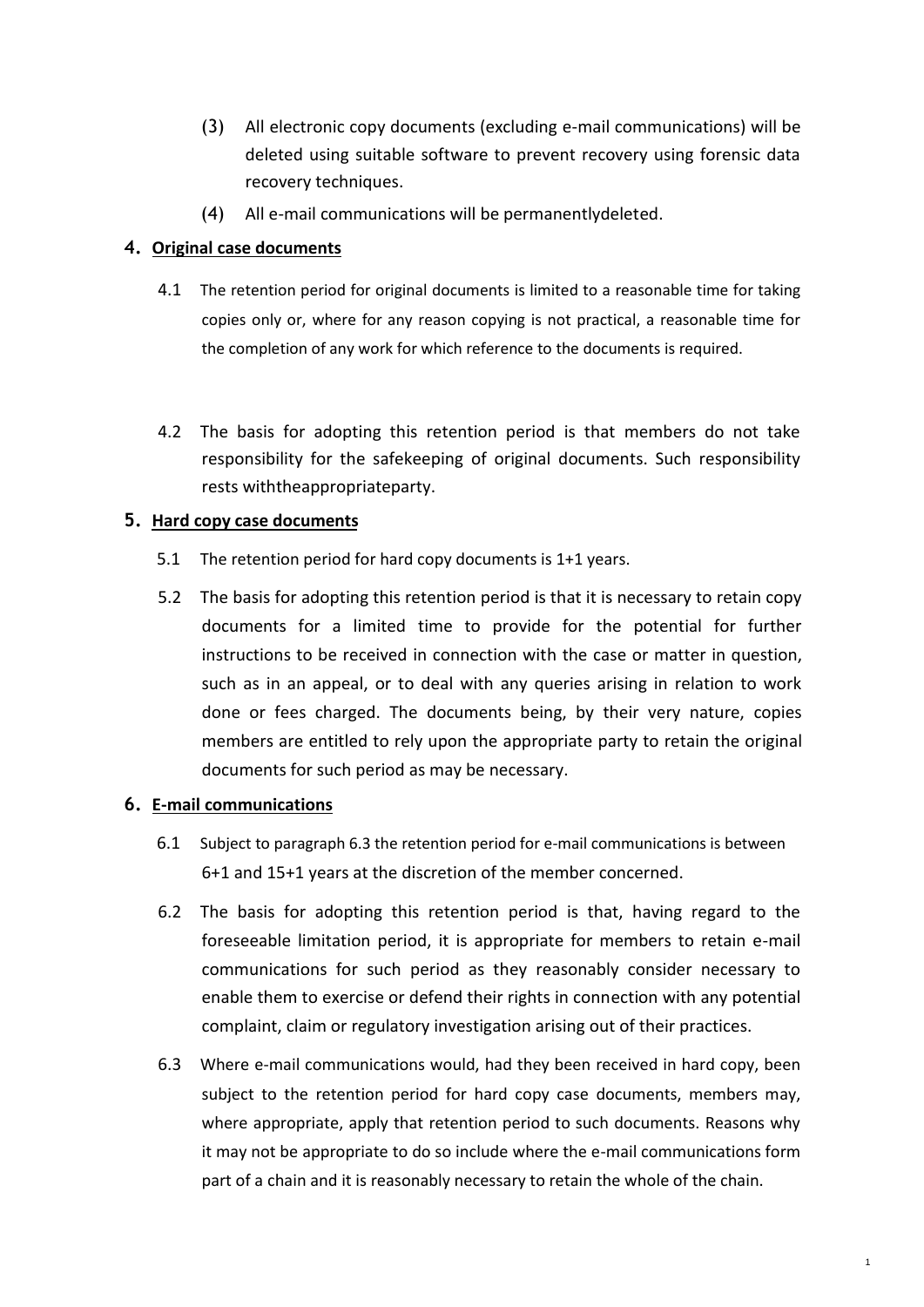## **7. Work product**

- 7.1 The retention period for work product is between 6+1 and 15+1 years at the discretion of the member concerned.
- 7.2 The basis for adopting this retention period is that:
	- (1) Having regard to the foreseeable limitation period, it is appropriate for members to retain work product for such period as they reasonably consider necessary to enable them to exercise or defend their rights in connection with any potential complaint, claim or regulatory investigation arising out of their practices.
	- (2) Members may legitimately use work product when providing legal services to the same or other parties in current or future cases or matters. For example, members may need to consult and use it as a precedent or refer to the results of legal research that it contains.
	- (3) Members may also need to consult work product in connection with carrying out conflict checks.

## **8. Judicial documents and expert reports**

- 8.1 The retention period for judicial documents and expert reports between 6+1 and 15+1 years at the discretion of the member concerned.
- 8.2 The basis for adopting this retention period is that:
	- (1) Having regard to the foreseeable limitation period, it is appropriate for members to retain judicial documents and expert reports for such period as they reasonably consider necessary to enable them to exercise or defend their rights in connection with any potential complaint, claim or regulatory investigation arising out of their practices.
	- (2) Members may legitimately use judicial documents and expert reports when providing legal services to the same or other parties in current or future cases or matters. For example, members may need to consult and use judicial documents as precedents; or the opinion given by an expert in one case or matter may be relevant to another case or matter.

## **9. Complaints**

9.1 Documents relating to a complaint include records of the complaint (which, in the case of members who are practising barristers, includes the record that they are required to keep under Rule C108 of the Bar Code of Conduct), copies of all correspondence and all other documents generated in response to the complaint.